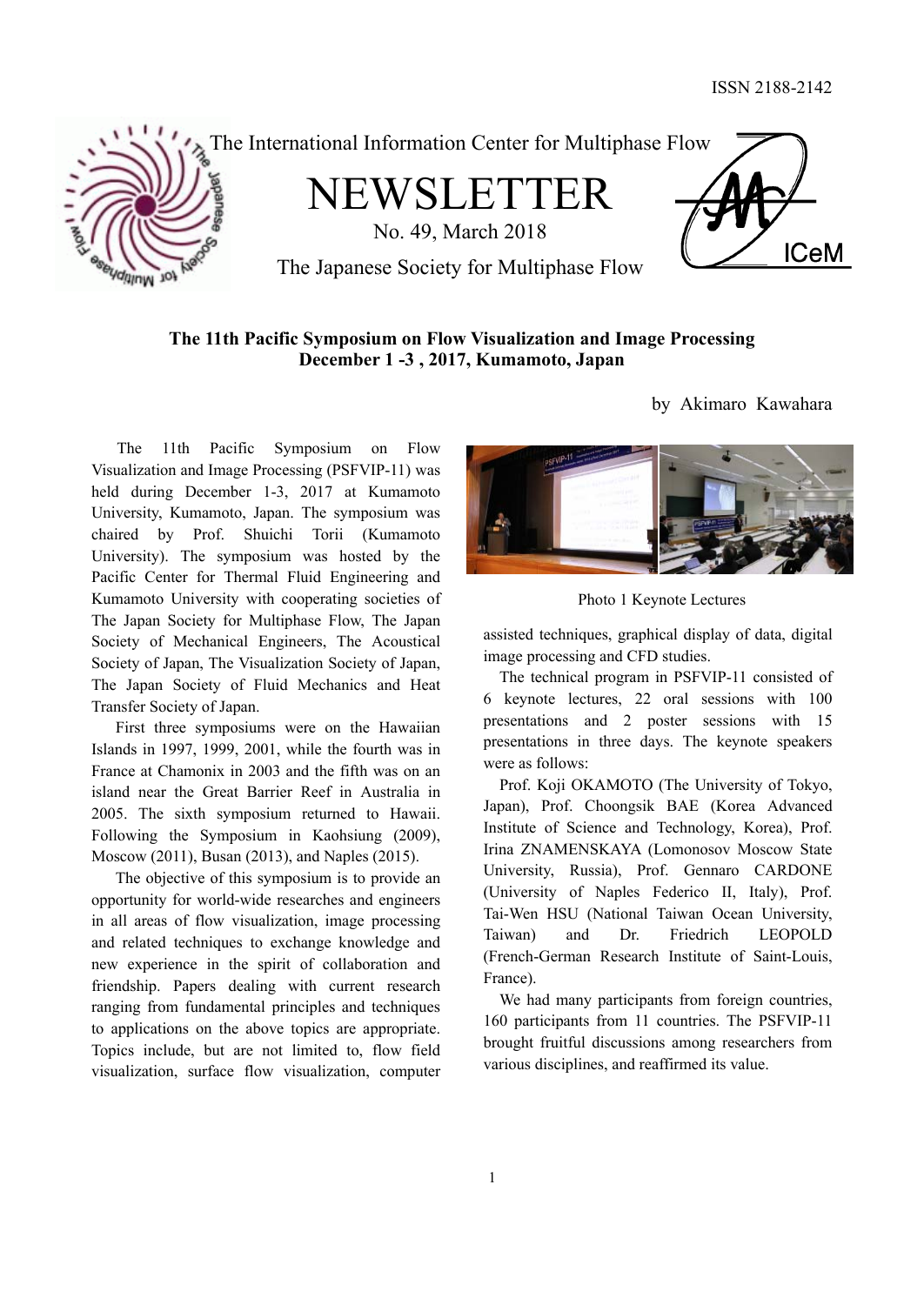

Photo 2: "Kumamon" and "Yamaga Lantern Dance"

In the symposium banquet, "Kumamon" who is the official mascot character for Kumamoto Prefecture, greeted all participants warmly. After that, the participants also enjoyed "Yamaga Lantern" dance performed by students of Kumamoto Prefectural Kamoto Agricultural High School. Finally, candidate site of the next symposium (PSFVIP-12) was announced by Prof. Herchang Ay (National Kauohsiung Unversity of Applied Sciences, Taiwan).

Finally, I would like to thanks to all the reviewer, session chairs, all the participants and staff members who made this symposium successful. Special thank is to Prof. Hironori Satioh (Sojo University) as a co-secretary and Hiroyuki Yoshikawa (Kumamoto University) as a local committee member for his devotion and contributions to PSFVIP-11.

Author's information Akimaro Kawahara, Associate Professor Secertary of PSFVIP-11 Kumamoto University E-mail: akimaro@mech.kumamoto-u.ac.jp

# **10th International Symposium on Measurement Techniques for Multiphase Flows (ISMTMF'17) December 3-7, 2018, Hong Kong, China**

by Huihe Qiu

 The 10th international symposium on Measurement Techniques for Multiphase Flows (ISMTMF'17) was held at The Hong Kong University of Science & Technology, Hong Kong, China. The symposium was jointly organized by The Hong Kong University of Science & Technology, The Chinese Society of Measurement Techniques on

Multiphase Flow, The Japanese Society for Multiphase Flow (JSMF), and sponsored by KC Wong Education Foundation. The symposium chairs were Profs. Huihe Qiu (reporter) and Tianshou Zhao, with help of two co-chairs, Prof. Shigeo Hosokawa (Kobe University) and Prof. Xiaoshu Cai (University of Shanghai for Science and Technology).

To Join ICeM:

Everybody, who is interested in Multiphase flow, is welcome to join ICeM. Please contact one of the following board members to register in ICeM member.

| Members (Editor):                           |                             |                                        |
|---------------------------------------------|-----------------------------|----------------------------------------|
| Prof. Shigeo Hosokawa (Chairperson)         | Prof. Shu Takagi            | Prof. Tatsuya Hazuku                   |
| Kobe University                             | The University of Tokyo     | Tokyo University of Marine Science and |
| E-mail:                                     | E-mail:                     | Technology                             |
| hosokawa@mech.kobe-u.ac.jp                  | takagi@mech.t.u-tokyo.ac.jp | E-mail:                                |
|                                             |                             | hazuku@kaiyodai.ac.jp                  |
| Prof. Daisuke Ito                           | Prof. Kazumichi Kobayashi   |                                        |
| Kyoto University Research Reactor Institute | Hokkaido University         |                                        |
| E-mail:                                     | E-mail:                     |                                        |
| $itod(\omega$ rri.kyoto-u.ac.jp             | kobakazu@eng.hokudai.ac.jp  |                                        |
|                                             |                             |                                        |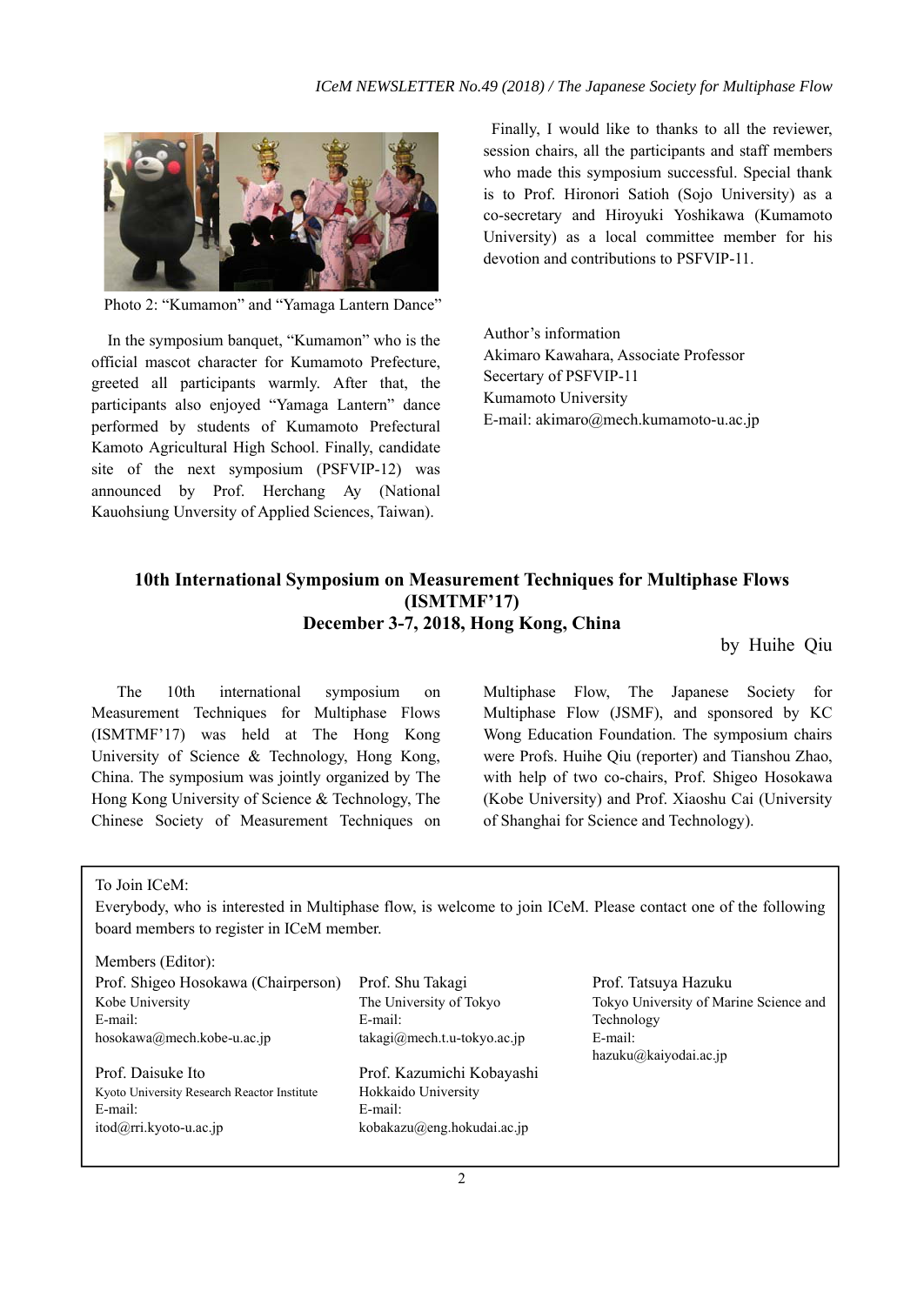

 ISMTMF focused on the advanced measurement techniques and extended to complex multiphase flow systems. It covers wide subjects from basic science to industry aiming at new findings of multiphase fluid dynamics as well as responding to requirements in multiphase industries. The first ISMTMF was inaugurated in Nanjing, China, in 1995. The forum has been held every two to three years, including those in Beijing (1998), Fukui (2001), Hangzhou (2004), Macau (2006), Okinawa (2008), Tianjin (2011), Guangzhou (2013) and Sapporo (2015). Together, these events have helped promote scientific and technical communications well as foster collaboration.

 In ISMTMF'17, the topics included fundamentals of multiphase flow measurement techniques, experimental methods, novel sensors and measurement methods, micro/nano technology, information technology for multiphase flow, optical, non-intrusive techniques, tomography and visualization techniques, and ultrasound techniques for multiphase flow.

 In the present 10th symposium, a total of 151 accepted technical papers, including 5 plenary papers. There were 148 technical papers presented during the



Figure 1 Group Photo Figure 2 Lion Dance in the Banquet

three-day symposium, including five plenary lectures given by Profs. Martin Sommerfeld, Cameron Tropea, Tianshou Zhao, Yuichi Murai and Hui Hu. Total number of the participants was 201 come from nine countries/regions including China, France, Germany, Hong Kong, Japan, Korea, Macau, Taiwan and USA, which has been the largest number ever in this series.

For the participants to enjoy Hong Kong's food, a symposium banquet with lion dance performance in the evening on December 5 has been arranged.

A mini-excursion was to take 140 participants on three buses to Hong Kong local tour including the Peak and Repulse Bay. The 11th ISMTMF is to be held in Zhenjiang, China, in 2019.

Author's information Name Huihe Qiu Affiliation The Hong Kong University of Science & Technology E-mail: meqiu@ust.hk

# **Future Meetings**

Following list includes conference name, place, date and contact information.

**The 35th Short Courses on Modelling and Computation of Multiphase Flows**  Zurich, Switzerland, February 12 - 16, 2018 E-mail: shortcourse@lke.mavt.ethz.ch

http://www.lke.mavt.ethz.ch/news-and-events/events/ short-course-mpf.html

#### **Fluidics and Non-Euqilibrium Gas Flows**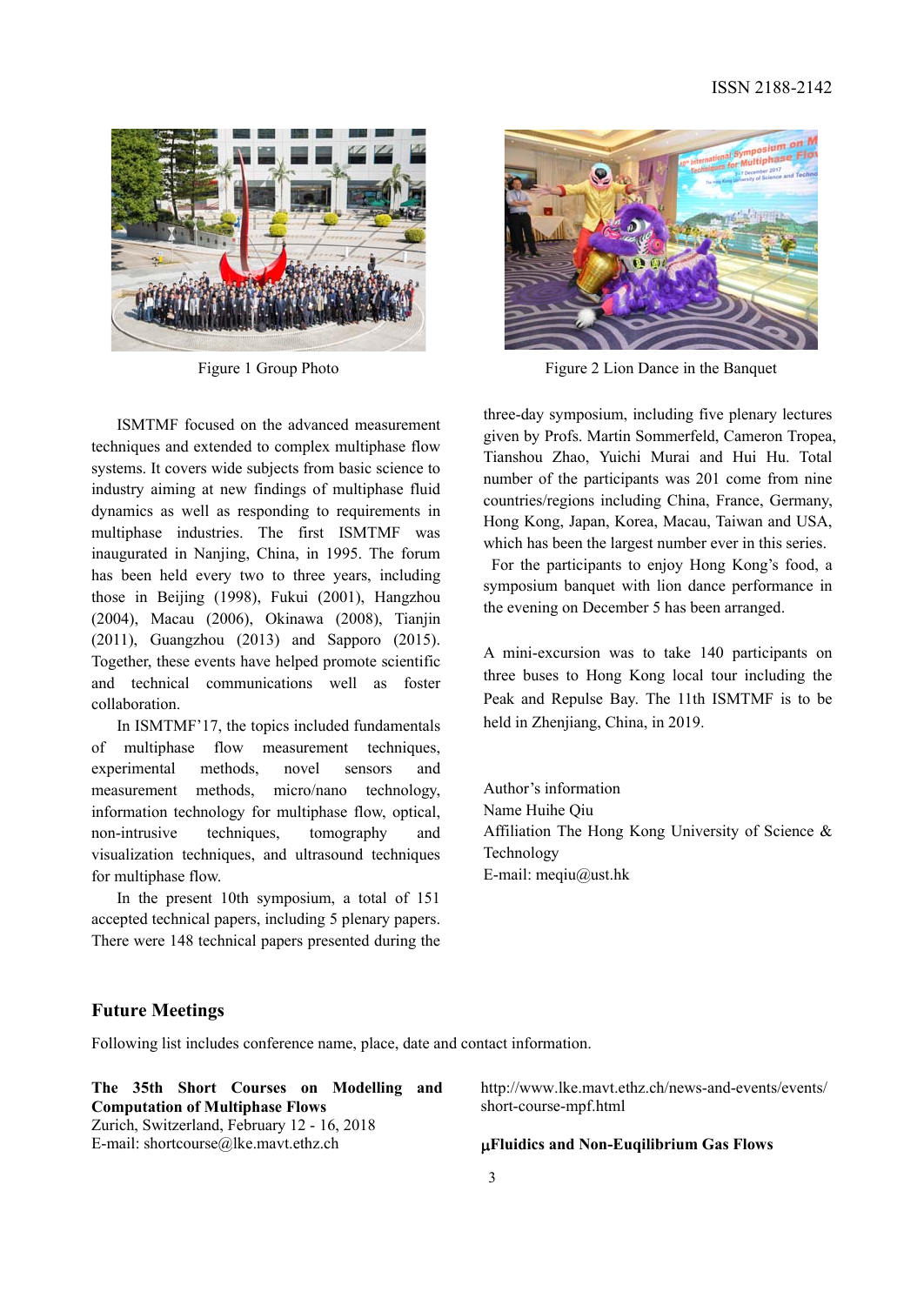Strasbourg, France, February 28 – March 2, 2018 http://mflu-negf-2018.com/

#### **The 10th International Conference on Boiling and Condensation Heat Transfer (ICBCHT10)**

Nagasaki, Japan, March 12 - 15, 2018 Chair: Y. Takata (Kushu University) http://www2.mech.nagasaki-u.ac.jp/ICBCHT10/

## **European-Japanese Two-phase Flow Group Meeting**

New York, USA, April 22 - 26, 2018 Chair: M. Kawaji (City College of New York)

#### **The 3rd International Symposium on Application of High-voltage, Plasma & Micro/Nano Bubble to Agriculture and Aquaculture** (ISHPMNB 2018)

Morioka, Iwate, Japan, May 9 - 12, 2018 Chair: Koichi Takaki (Iwate University) Chair: Kiyoshi Yoshikawa (Kyoto University) http://ishpmnb2018.sgk.iwate-u.ac.jp

#### **The 10th International Symposium on Cavitation (CAV2018)**

Baltimore, Maryland, USA, May 14 – 16, 2018 Chair: J. Katz (Johns Hopkins University) https://cav2018.jhu.edu/

### **2018 ANS Annual Meeting**

Philadelphia, USA, June 17 - 21, 2018 General Chair: K. P. Singh (Holtec International) http://www.ans.org/meetings/m\_244

#### **18th International Symposium on Flow Visualization (ISFV 18)**  Zurich,Switzerland, June 26 - 29, 2018 Chair: T. Roesgen (ETH Zurich) https://www.ethz.ch/en.html

#### **The 5th International Conference on Experimental Fluid Mechanics (ICEFM 2018)**

Munich,Germany, July 2 - 4, 2018 Chair: Christian J. Kahler (Universität der Bundeswehr München) https://www.unibw.de/ICEFM-2018-Munich

#### **ASME Pressure Vessels & Piping Conference (PVP)**

Praha,Czech Republic, July 15 - 20, 2018 Chair: P. Mertiny (University of Alberta) https://www.asme.org/events/pvp

**The 19th International Symposium on Applications of Laser and Imaging Techniques to** 

#### **Fluid Mechanics**

Lisbon, Portugal, July 16 – 19, 2018 http://www.lisbon-lasersymposium.org/LXLASER20 18/

**The 26th International Conference on Nuclear Engineering (ICONE-26)**  London, England, July 22 - 28, 2018 https://www.asme.org/events/icone

**The 14th International Conference on Liquid Atomization and Spray Systems (ICLASS 2018)**  Chicago, IL, USA, July 22 - 26, 2018 http://www.iclass2018.org/

**31st International Symposium on Rarefied Gas Dynamics (RGD31)**  Glasgow, UK, July 23-27, 2018

#### **The 16th International Heat Transfer Conference (IHTC-16)**

Beijing, China, August 10 - 16, 2018 Chair: P. Cheng (Shanghai Jiao Tong University) http://www.ihtc16.org/

#### **29th IAHR Symposium on Hydraulic Machinery and Systems (IAHR 2018)**

Kyoto, Japan, September 17 - 21, 2018 Chair: C. Kato (The University of Tokyo) Chair: K. Miyagawa (Waseda University) http://www.iahrkyoto2018.org/index.html

## **8th International Conference on Vortex Flow Mechanics (ICVFM 2018)**

Xi'an, China, October 15 - 18, 2018 Chair: B. Chen (Xi'an Jiaotong Univeristy) http://icvfm2018.xjtu.edu.cn/index.html

## **The 12th International Topical Meeting on Nuclear Reactor Thermal-Hydraulics, Operation and Safety (NUTHOS-12)**

Qingdao, China, October 14 - 18, 2018 Chair: G. Li (CNS) Chair: J.H. Kim (KAIST) Chair: H. Ninokata (POLIMI) http://www.nuthos-12.org/

----------------------------- 2019 ----------------------------

#### **The 11th International Symposium on Turbulence and Shear Flow Phenomena (TSFP11)**  Southampton, UK, July 30 – August 2, 2019 Chair: M. Oberlack (Technische Universitat Darmstadt) http://tsfp11.org/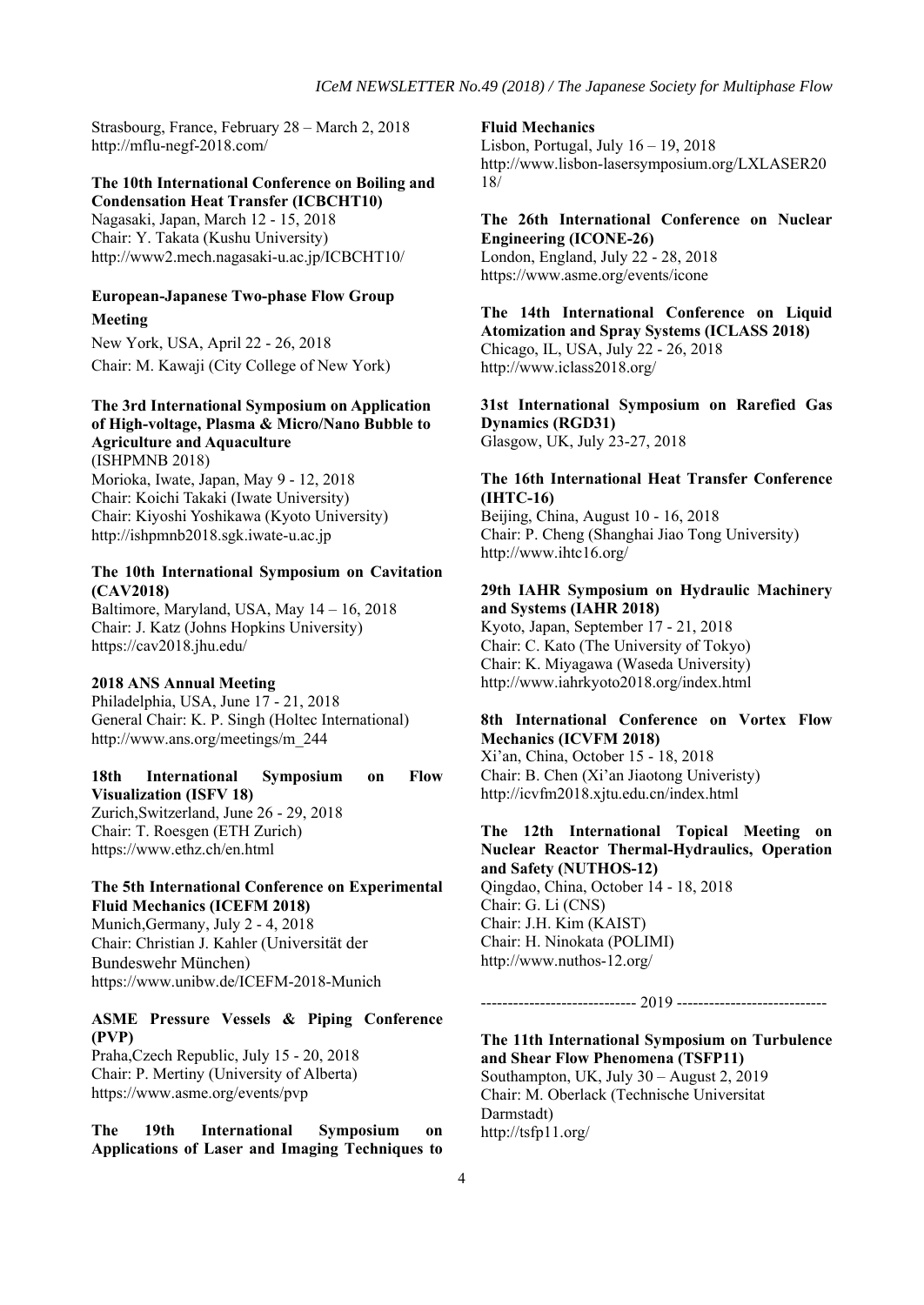#### **The 10th International Conference on Multiphase Flow (ICMF10)**

Rio de janeiro, Brazil, May, 2019 Chair: O. Rodriguez (Universidade de São Paulo) Chair: N. Mangiavacchi (Universidade do Estado do Rio de Janeiro) http://eventos.abcm.org.br/icmf2019/

#### **9th International Granulation Workshop (2019)**  Lausanne, Switzerland, 2019

https://www.sheffield.ac.uk/agglom/2019/index

#### **The 11th International Symposium on Turbulence and Shear Flow Phenomena (TSFP11)**  Southampton, UK, July 30 – August 2, 2019

Chair: M. Oberlack (Technische Universität Darmstadt) http://tsfp11.org/

**The 11th International Symposium on Measurement Techniques for Multiphase Flows (ISMTMF'19)**  Zhenjiang, November 2 - 8, 2019

**The 7th International Conference on Jets, Wakes and Separated Flows (ICJWSF 2019)**  Hong Kong, December 2 - 5, 2019

|                                   | <b>Executive Division of The Japanese Society for Multiphase Flow (2017)</b> |  |
|-----------------------------------|------------------------------------------------------------------------------|--|
| President                         | A. Tomiyama (Kobe University)                                                |  |
| Vice Presidents                   | T. Tanaka (Osaka University)                                                 |  |
|                                   | M. Ohta (Tokushima University)                                               |  |
|                                   | T. Okawa (University of Electro-Communications)                              |  |
| Chair of Informatics Division     |                                                                              |  |
|                                   | S. Hosokawa (Kobe University)                                                |  |
| Chair of Planning Division        |                                                                              |  |
|                                   | H. Monji (Tsukuba University)                                                |  |
|                                   | Chair of International Intercourse Division                                  |  |
|                                   | S. Takagi (The University of Tokyo)                                          |  |
| Chair of General Affairs Division |                                                                              |  |
|                                   | K. Hayashi (Kobe University)                                                 |  |
| Executive Office of JSMF          |                                                                              |  |
|                                   | Academic Publication & Printings Co.                                         |  |
|                                   | 2-14-9 Kasugadenaka, Konohana-ku, Osaka, 554-0022, JAPAN                     |  |
|                                   | Tel: $+81-6-6466-1588$ Fax: $+81-6-6463-2522$                                |  |
|                                   | E-mail: office@jsmf.gr.jp                                                    |  |
|                                   | <u> URL: http://www.jsmf.gr.jp/</u>                                          |  |